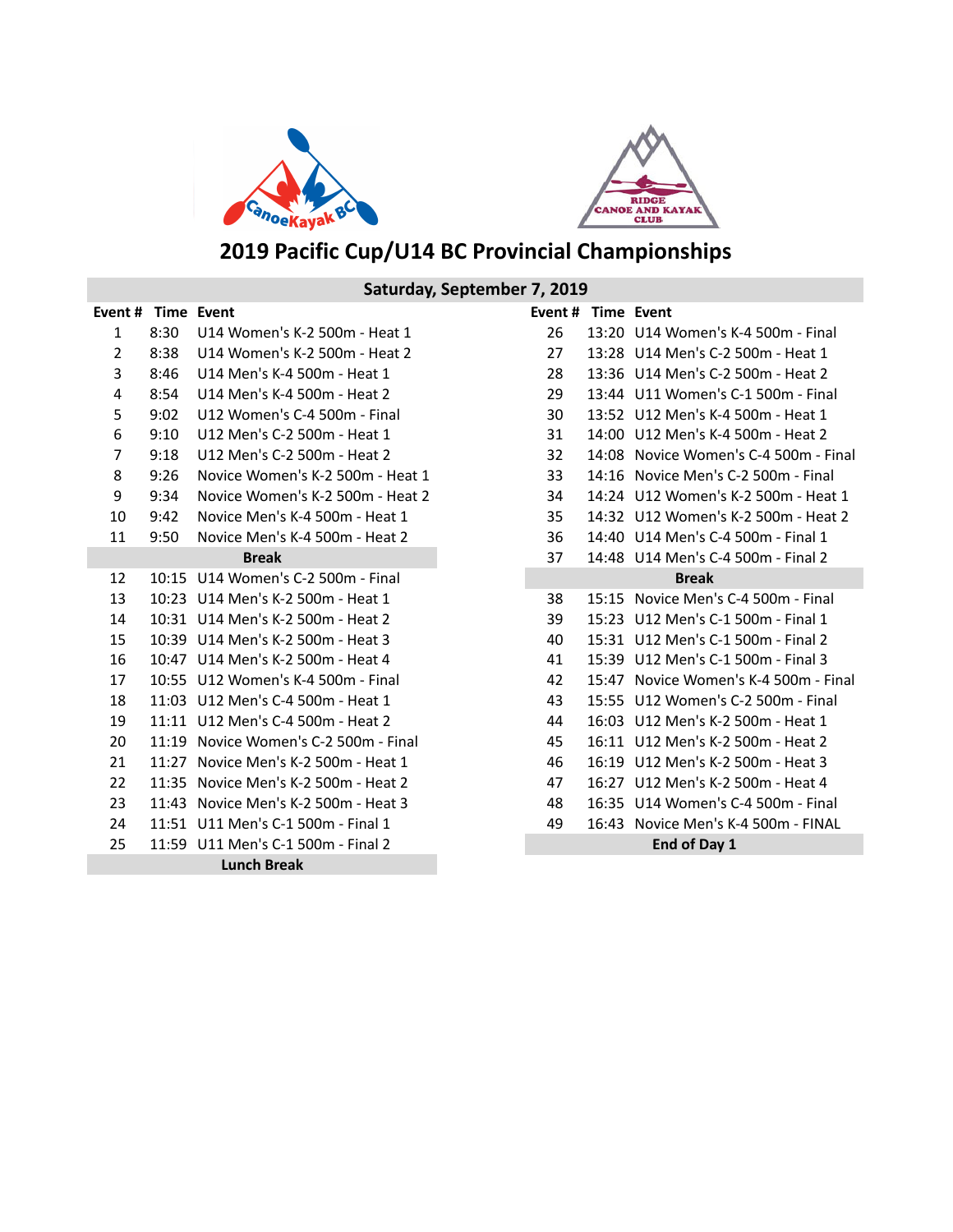## **Advancements to the finals:**

When 2 heats are required:

 $\circ$  10 lanes for final – First 3 in each heat + 4 next fastest When 3 heats are required:

 $\circ$  10 lanes for final – First 2 in each heat + 4 next fastest When 4 heats are required:

 $\circ$  10 lanes for final – First finisher in each heat + 6 next fastest

All  $U11$  and  $U12$  C-1 races: ranking will be determined by time

All 1000m races: ranking will be determined by time

**BCKC**: Burnaby Canoe and Kayak Club Piotr Majewski **BHAM:** Bellingham Youth Paddlesports Steve Scoggins **CCC:** Calgary Canoe Club Edgar Garza **CCKRT:** Cascade Canoe Kayak Racing Team Andreea Ghizila **CPC:** Creekside Paddling Club Shamus and Aidan

**FCKC:** Fort Canoe and Kayak Club Connor Fehr **FCSCC:** False Creek Sprint Canoe Club Diane Tam/Laurence Chin **FN:** Flatwater North **Dan** Girouard **GHCKRT:** Gig Harbor Canoe Kayak Racing Team Alyson Morse **GERCKC:** Greater Edmonton Racing Canoe Kayak Club Zak Mahmoudi **KCKC:** Kamloops Canoe and Kayak Club Stan Marek **NCKC:** Nanaimo Canoe and Kayak Club Igor Nikitovic **PCA:** Pemberton Canoe Association Marie Rousseau-Demers **RCKC:** Ridge Canoe and Kayak Club Tessa Nagai/Keiffer

**SCKC:** Seattle Canoe and Kayak Club Eli Holmes/Margaret

## **Club** Names **Club** Names

Menard Johnson Buzard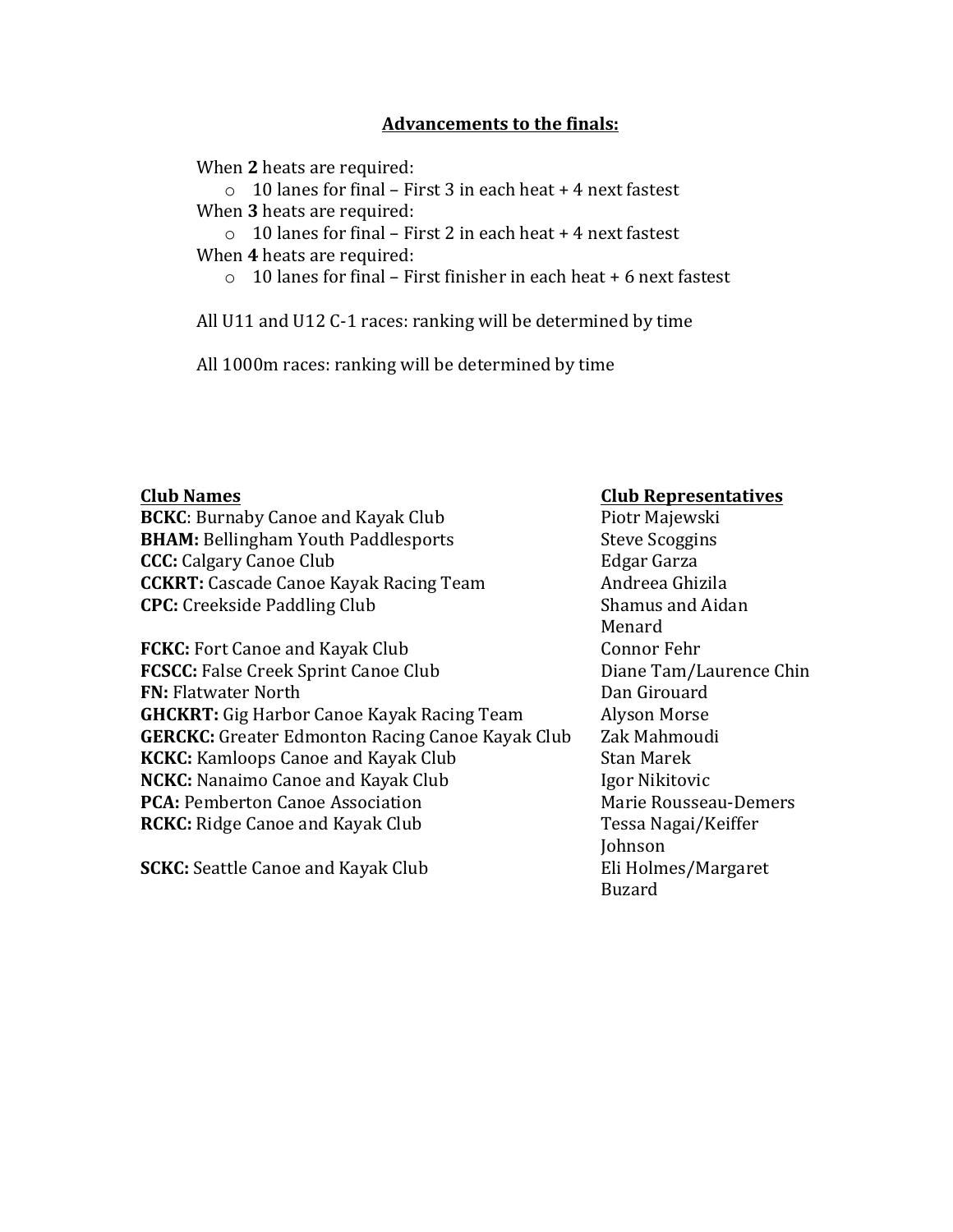# **2019 Pacific Cup/U14 BC Provincial Championships**

## Saturday, September 7, 2019

| <b>U14 Women's K-2 500m</b> |         | Heat 1                        |               |             |
|-----------------------------|---------|-------------------------------|---------------|-------------|
| Event #1                    | 8:30 AM |                               |               |             |
| Place                       | Lane    | Crew                          | Club          | <b>Time</b> |
|                             |         | Danica Johnson/Cailey Race    | <b>FCSCC</b>  |             |
|                             |         | Moyo Alabi/?                  | <b>NCKC</b>   |             |
|                             | 3       | Rue Charchun/Marin Lewis      | <b>FN</b>     |             |
|                             | 4       | Emma Bateman/Sophie Drover    | FCSCC/FCKC    |             |
|                             |         | Erica Mao/Mara Brogan         | <b>BHAM</b>   |             |
|                             | 6       | Komal Gill/Lana Weigelt       | <b>GHCKRT</b> |             |
|                             |         | Emmalina Tsong/Ellenora Tsong | <b>SCKC</b>   |             |
|                             | 8       | Abby Scoggins/Mia Clarke      | <b>BHAM</b>   |             |
|                             | 9       | Jaime Pady/Holly Adams        | <b>NCKC</b>   |             |
|                             | 10      | Caterine Liu/Shany Lavie      | <b>BCKC</b>   |             |
|                             |         |                               |               |             |

#### U14 Women's K-2 500m Event #2 8:38 AM

| Place | Lane | Crew                          | Club          | Time |
|-------|------|-------------------------------|---------------|------|
|       |      | Narin Jaff/Lauryn Clague      | <b>FCSCC</b>  |      |
|       |      | Zoe Libner/Rory Ohr           | <b>GHCKRT</b> |      |
|       |      | Anabel Bedlan/Claire Lerch    | <b>GHCKRT</b> |      |
|       | 4    | Gretta Watson/ Lauren Wood    | BHAM          |      |
|       |      | Natalie Benkhe/???            | <b>GHCKRT</b> |      |
|       | h    | Abigail Clark/Reagan Guajardo | <b>GHCKRT</b> |      |
|       |      | Kali Jong/Veronica So         | <b>CPC</b>    |      |
|       | 8    | Lucia Neuls/ Mischa Grover    | <b>KCKC</b>   |      |
|       | q    | Ellie Scoggins/ Paili Airth   | BHAM          |      |
|       | 10   |                               |               |      |

### U14 Men's K-4 500m and the state of the state of the state of the state of the state of the state of the state of the state of the state of the state of the state of the state of the state of the state of the state of the

| Event #3 | $8:46$ AM |                                                              |               |             |
|----------|-----------|--------------------------------------------------------------|---------------|-------------|
| Place    | Lane      | Crew                                                         | Club          | <b>Time</b> |
|          |           | Kristian McIntosh/Ethan Hennig/Samuel Edgerton/Tyler Geisler | <b>RCKC</b>   |             |
|          |           | Owen Jennings/Einar Ogle/Nate Young/Matthew Littell          | <b>SCKC</b>   |             |
|          |           | James McCann/Kaleb Parry/Joel Girouard/Rogan Parry           | FN            |             |
|          | 4         | Samih Chama/Renee Gonzalez/Ben Hnatiuk/Evan Degannes         | <b>GERCKC</b> |             |
|          |           | Evan Auld/Declan Kirby/Zak Wood/Ryan Lee                     | BHAM          |             |
|          | h         | Vimal Chauhan/Yannick Morgans/Nicholas Grob/Jasper Race      | <b>FCSCC</b>  |             |
|          |           | Adam Benkhe/Gabriel Kelley/Aiden Lerch/Jackson Petrie        | <b>GHCKRT</b> |             |
|          | 8         | Owen Mitchell/Thorban Schroeder/Julian Eusanio/Ryan Yau      | <b>NCKC</b>   |             |
|          | q         | Ben Williams/Ken Deibirt/Kaleb Aubey/Jeffery Sun             | <b>FCKC</b>   |             |
|          | 10        |                                                              |               |             |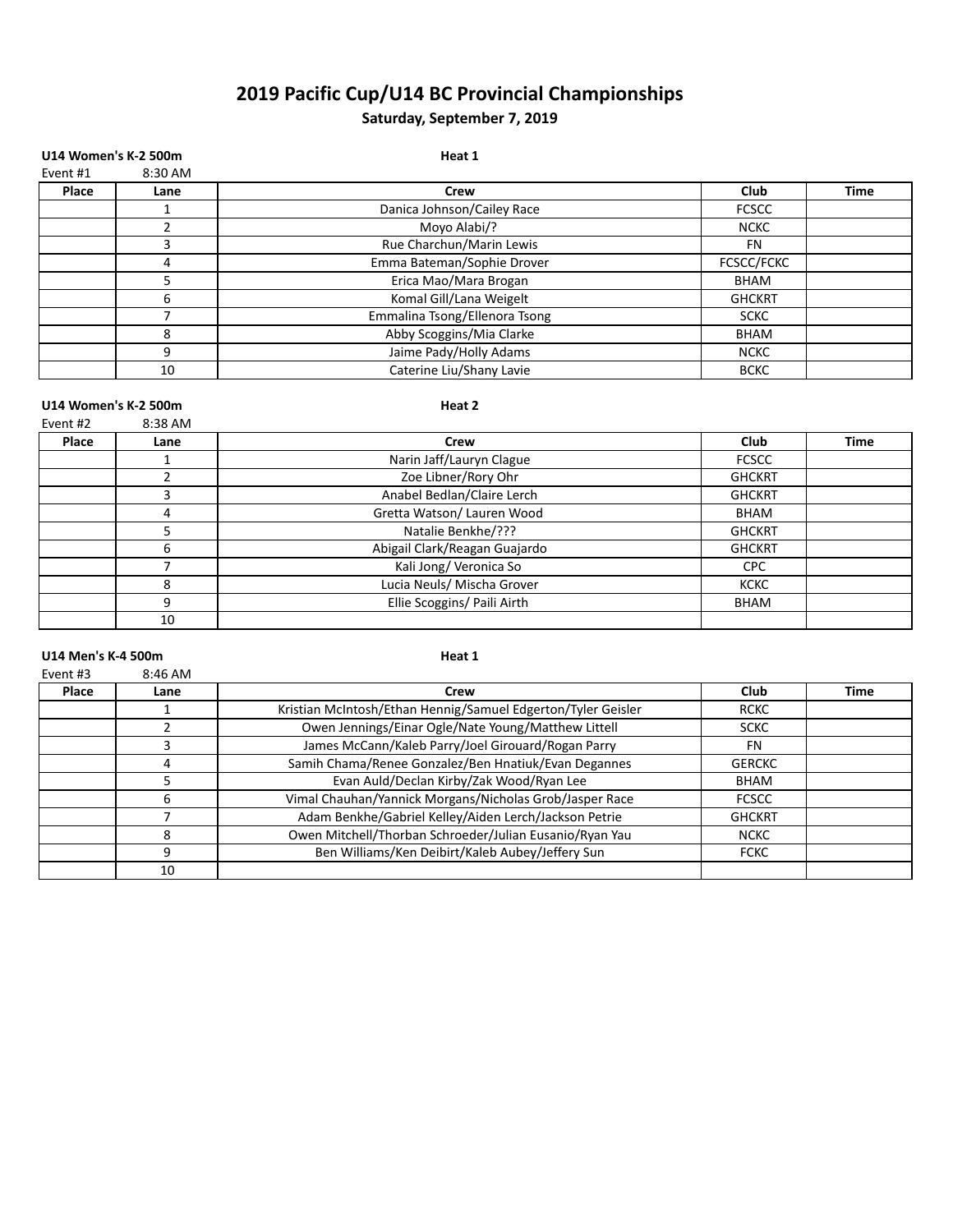U14 Men's K-4 500m and the state of the state of the state of the state of the state of the state of the state of the state of the state of the state of the state of the state of the state of the state of the state of the

| Event #4 | 8:54 AM |
|----------|---------|
|          |         |

| Place | Lane | Crew                                                                     | Club          | Time |
|-------|------|--------------------------------------------------------------------------|---------------|------|
|       |      | Pranav Venkatesh/Gabriel Hathaway/Srikar Gurram/Dashiel Pickrell         | <b>CCKRT</b>  |      |
|       |      | Andrew Clark/Max Filisetti/Matt House/Lucia Neuls                        | <b>KCKC</b>   |      |
|       |      | Zach McGiverin/Ethan Odegaard/Coleton McCoy/Cedar Champol                | BHAM          |      |
|       |      | Aadhithyan Nandakumar/Preston Albertsen/Finn Connell/Aadhavan Nandakumar | <b>CCKRT</b>  |      |
|       |      | Gannon Erickson/Connor Kitching/Austin Laird/Kyle Peterson               | <b>GHCKRT</b> |      |
|       |      | Tykhon Babchynskyy/Carson Ko/Divyesh Challa/Andrew Thom                  | <b>BCKC</b>   |      |
|       |      | Marko Radovic/Noah MacMartin/Warren Jaff/Adam Vetter                     | <b>FCSCC</b>  |      |
|       |      | Kai Auger/Taiki Auger/Austin Burt/Cedric Charron                         | <b>PCA</b>    |      |
|       |      |                                                                          |               |      |
|       | 10   |                                                                          |               |      |

#### U12 Women's C-4 500m and the state of the state of the state of the state of the state of the state of the state of the state of the state of the state of the state of the state of the state of the state of the state of th

| Event #5 | $9:02$ AM |                                                             |                  |             |
|----------|-----------|-------------------------------------------------------------|------------------|-------------|
| Place    | Lane      | Crew                                                        | Club             | <b>Time</b> |
|          |           |                                                             |                  |             |
|          |           | Ellie Scoggins/Sally Greenwood/Ella Berdinka/Lauren Wood    | BHAM             |             |
|          |           | Anna Cashion/Luciana DeSantis/Elsie Huston/Maggie Stewart   | <b>GHCKRT</b>    |             |
|          | 4         | Matilda Lawson-Long/Kahlen Tsze/Senika Velisek/Narin Jaff   | <b>FCSCC</b>     |             |
|          |           | Pebbles Airth/Willa Macaleer/Emmalina Tsong/Greta Watson    | <b>BHAM/SCKC</b> |             |
|          | 6         | Avalon Lawson-Long/Leanna Morgans/Eliza Grob/Alexia Morgans | <b>FCSCC</b>     |             |
|          |           | Sophia George/Sofia Iregui/Aurora LaTellier/Aurora Kahlert  | GHCKRT/RCKC      |             |
|          | 8         |                                                             |                  |             |
|          | q         |                                                             |                  |             |
|          | 10        |                                                             |                  |             |

#### U12 Men's C-2 500m **Heat 1**

| Event #6 | $9:10$ AM |                                    |              |      |
|----------|-----------|------------------------------------|--------------|------|
| Place    | Lane      | Crew                               | Club         | Time |
|          |           | Dhruv Chauhan/Nathan Race          | <b>FCSCC</b> |      |
|          |           | Zeke Schoolcraft/Brennan McCarrier | <b>SCKC</b>  |      |
|          |           | Tyler Billing/Hayden McCulloch     | <b>RCKC</b>  |      |
|          | 4         | Graeme McCuaig/Christopher Porter  | <b>FCSCC</b> |      |
|          |           | Soren Ogle/Calviin Hou             | <b>SCKC</b>  |      |
|          | 6         | Sacha Katsikas/Tarek Saleh         | <b>FCSCC</b> |      |
|          |           | Lukas Goas/Roshan Mukunda          | <b>FCSCC</b> |      |
|          | 8         | Nathan Fasullo/Zach Smith          | <b>FCKC</b>  |      |
|          | q         |                                    |              |      |
|          | 10        |                                    |              |      |

U12 Men's C-2 500m **Heat 2** 

| Event #7 | $9:18$ AM |                                  |               |             |
|----------|-----------|----------------------------------|---------------|-------------|
| Place    | Lane      | Crew                             | <b>Club</b>   | <b>Time</b> |
|          |           | Liam Tyler/Jasper Race           | <b>FCSCC</b>  |             |
|          |           | Harris Hunter/ Corbin Hickey     | <b>KCKC</b>   |             |
|          |           | Reid Purdy/Bishon Biln           | <b>FCKC</b>   |             |
|          | 4         | Douglas Hunter/Mischa Grover     | <b>KCKC</b>   |             |
|          |           | Xander Thompson/Logan Velisek    | <b>FCSCC</b>  |             |
|          | b         | Finn Connell/Aadhavan Nandakumar | <b>CCKRT</b>  |             |
|          |           | Alexander Pelekh/Thomas Colhoun  | <b>BCKC</b>   |             |
|          | 8         | James Stewart/Thomas Sun         | <b>GHCKRT</b> |             |
|          | q         | Aaron Larsen/???                 | <b>GHCKRT</b> |             |
|          | 10        |                                  |               |             |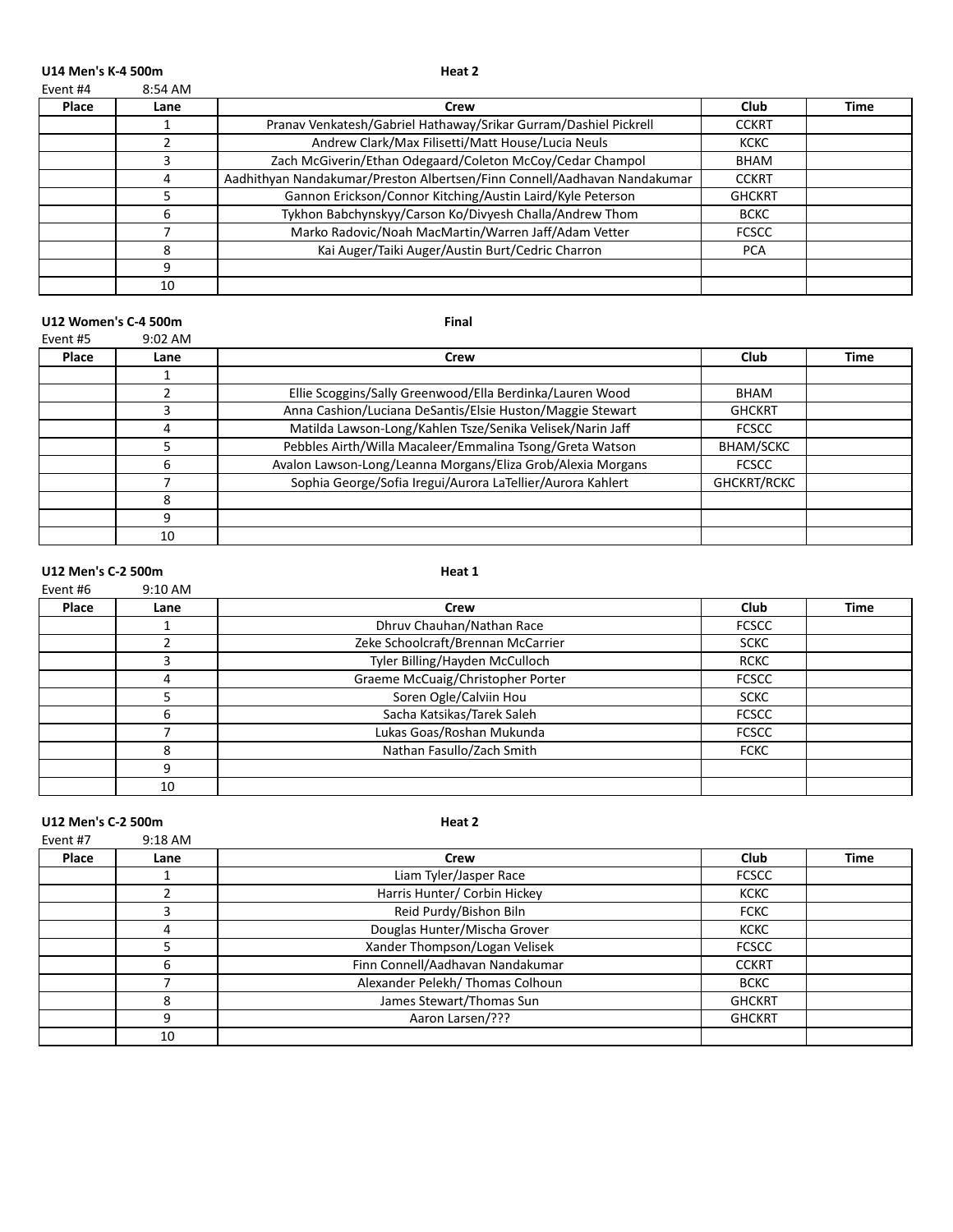**Novice Women's K-2 500m Heat 1** 

| Event #8 | $9:26$ AM |
|----------|-----------|
|          |           |

| Place | Lane | Crew                          | <b>Club</b>   | <b>Time</b> |
|-------|------|-------------------------------|---------------|-------------|
|       |      |                               |               |             |
|       |      | Anabel Bedlan/Natalie Benkhe  | <b>GHCKRT</b> |             |
|       |      | Rue Charchun/Marin Lewis      | <b>FN</b>     |             |
|       | 4    | Harriet Mellingan/Hader Lavie | <b>BCKC</b>   |             |
|       |      | Moyo Alabi/Holly Adams        | <b>NCKC</b>   |             |
|       |      | Jaime Pady/Aurora Kahlert     | NCKC/RCKC     |             |
|       |      | Alicia Camel/Claire Lerch     | <b>GHCKRT</b> |             |
|       | я    |                               |               |             |
|       |      |                               |               |             |
|       | 10   |                               |               |             |

#### **Novice Women's K-2 500m Heat 2**

| Event #9 | 9:34 AM |                             |              |             |
|----------|---------|-----------------------------|--------------|-------------|
| Place    | Lane    | <b>Crew</b>                 | Club         | <b>Time</b> |
|          |         | Kali Jong/ Sara Laderas     | <b>CPC</b>   |             |
|          |         | Sara Pollard / Lauren Ko    | <b>BCKC</b>  |             |
|          |         | Alexia Morgans/Moira Bader  | <b>FCSCC</b> |             |
|          | 4       | Mia Clarke/Paili Airth      | BHAM         |             |
|          |         | Rachel Santos/Sophie Drover | <b>FCKC</b>  |             |
|          | h       | Erica Mao/Mara Brogan       | BHAM         |             |
|          |         | Kierra Willis/ Lucia Neuls  | <b>KCKC</b>  |             |
|          | 8       |                             |              |             |
|          | ٩       |                             |              |             |
|          | 10      |                             |              |             |

#### **Novice Men's K-4 500m Heat 1** Event #10 9:42 AM

| Place | Lane | Crew                                                        | Club          | Time |
|-------|------|-------------------------------------------------------------|---------------|------|
|       |      | Charlie Toth/James McClelland/?/?                           | FCKC/?        |      |
|       |      | Ryan Yau/Martin Marynowski/Keenan Wolfe/Jasper Letwin       | <b>NCKC</b>   |      |
|       |      | Quintin Neuls/Max Filisetti/Matt House/Andrew Clark         | <b>KCKC</b>   |      |
|       |      | Samih Chama/Renee Gonzalez/Ben Hnatiuk/Evan Degannes        | <b>GERCKC</b> |      |
|       |      | Tykhon Babchynskyy/Andrew Thom/Carson Ko/Divyesh Challa     | <b>BCKC</b>   |      |
|       |      | James McCann/Kaleb Parry/Joel Girouard/Rogan Parry          | FN            |      |
|       |      | Miles Eitel/Whitaker Filbey/Gabriel Kelley/Griffin Kitching | <b>GHCKRT</b> |      |
|       |      | Zak Wood/Evan Auld/Cedar Champol/Ryan Lee                   | BHAM          |      |
|       |      |                                                             |               |      |
|       | 10   |                                                             |               |      |

#### **Novice Men's K-4 500m Heat 2**

| Event #11 | $9:50$ AM |                                                                  |               |             |
|-----------|-----------|------------------------------------------------------------------|---------------|-------------|
| Place     | Lane      | Crew                                                             | <b>Club</b>   | <b>Time</b> |
|           |           | Connor Neil/Christian Thomas/Ezra Weigelt/Ryan Wittaker          | GHCKRT/PCA    |             |
|           |           | Pranav Venkatesh/Gabriel Hathaway/Srikar Gurram/Dashiel Pickrell | <b>CCKRT</b>  |             |
|           | 3         | Wyatt Berne/Matthew Littell/Theo Simons/Einar Ogle               | <b>SCKC</b>   |             |
|           | 4         | Harris Hunter/Douglas Hunter/ JT Twemlow/Nate Neuls              | <b>KCKC</b>   |             |
|           |           | Warren Jaff/Vimal Chauhan/Yannick Morgans/Nicholas Grob          | <b>FCSCC</b>  |             |
|           | 6         | Aiden Lerch/Jackson Petrie/Raymond Reck/Hudson Sabo              | <b>GHCKRT</b> |             |
|           |           | Lincoln Hall/Xander Mouland/Ethan Hennig/Kristian McIntosh       | <b>RCKC</b>   |             |
|           | 8         | Damian Hickey/Corben Hickey/Ty Houston/Juliet Twemlow            | <b>KCKC</b>   |             |
|           | 9         |                                                                  |               |             |
|           | 10        |                                                                  |               |             |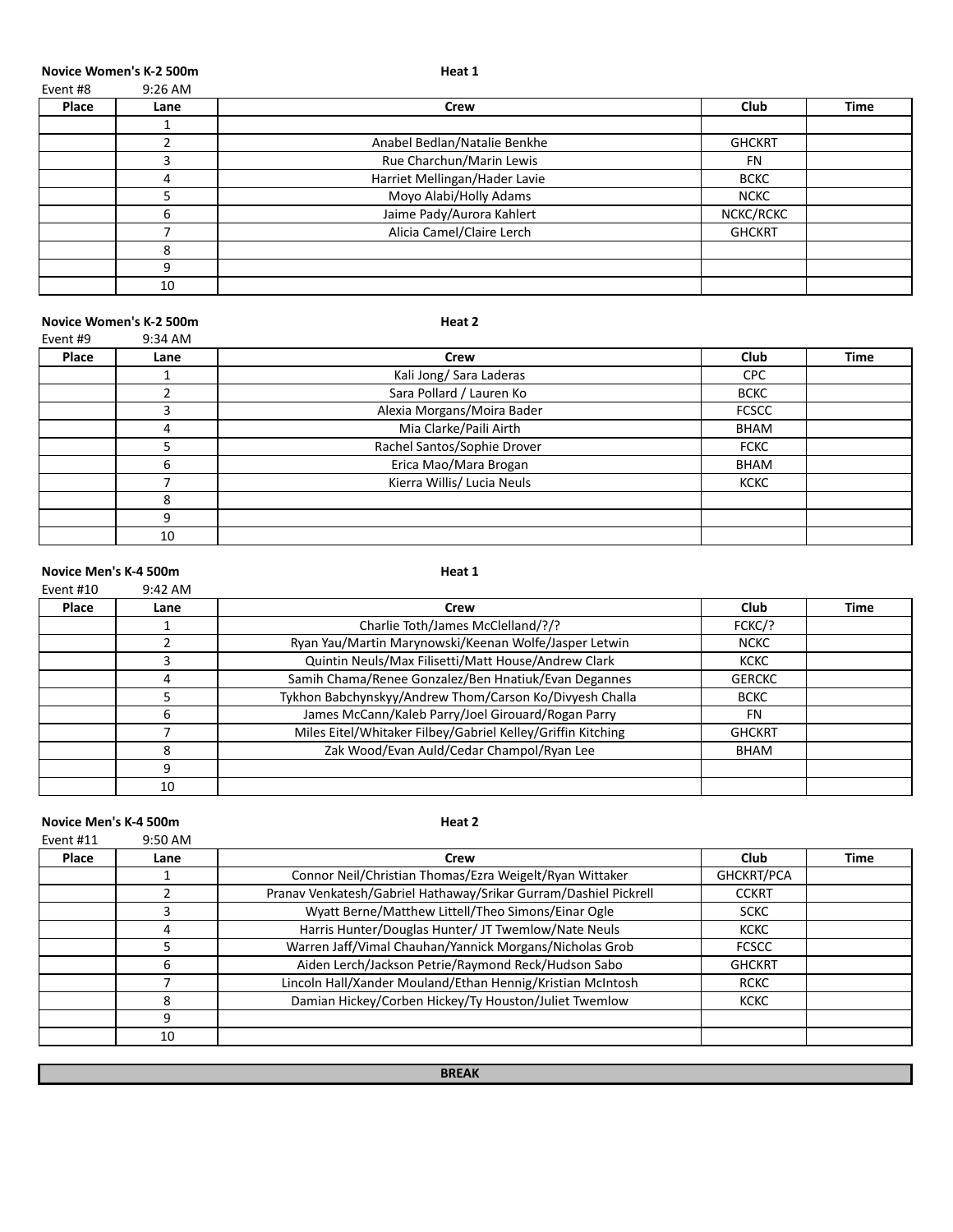**U14 Women's C-2 500m Final**

| Event #12 | 10:15 AM |  |
|-----------|----------|--|
|           |          |  |

| Place | Lane | Crew                          | Club          | <b>Time</b> |
|-------|------|-------------------------------|---------------|-------------|
|       |      |                               |               |             |
|       |      | Danica Johnson/Lauryn Clague  | <b>FCSCC</b>  |             |
|       |      | Luciana DeSantis/Elsie Huston | <b>GHCKRT</b> |             |
|       | Д    | Sarah George/Sophia George    | <b>GHCKRT</b> |             |
|       |      | Abby Scoggins/Mia Clarke      | BHAM          |             |
|       | h    | Anna Cashion/Maggie Stewart   | <b>GHCKRT</b> |             |
|       |      | Emma Bateman/Cailey Race      | <b>FCSCC</b>  |             |
|       | Զ    | Alicia Camel/Stella DeSantis  | <b>GHCKRT</b> |             |
|       | 9    |                               |               |             |
|       | 10   |                               |               |             |

#### U14 Men's K-2 500m **Heat 1**

| Event #13 | 10:23 AM |                                    |              |             |
|-----------|----------|------------------------------------|--------------|-------------|
| Place     | Lane     | Crew                               | Club         | <b>Time</b> |
|           |          | Pranav Venkatesh/Gabriel Hathaway  | <b>CCKRT</b> |             |
|           |          | Tykhon Babchynskyy/Carson Ko       | <b>BCKC</b>  |             |
|           |          | Ken Deibirt/Kaleb Aubey            | <b>FCKC</b>  |             |
|           | 4        | Soren Ogle/Calvin Hou              | <b>SCKC</b>  |             |
|           |          | Zach McGiverin/Ethan Odegaard      | BHAM         |             |
|           | 6        | Noah MacMartin/Adam Vetter         | <b>FCSCC</b> |             |
|           |          | Declan Kirby/Dane Kirby            | <b>BHAM</b>  |             |
|           | 8        | Joel Girouard/Rogan Parry          | <b>FN</b>    |             |
|           | 9        | Brighton Christenson/Kael Johnston | <b>CCC</b>   |             |
|           | 10       |                                    |              |             |

#### U14 Men's K-2 500m **Heat 2**

Event #14 10:31 AM

| Place | Lane | Crew                              | Club          | Time |
|-------|------|-----------------------------------|---------------|------|
|       |      | Renee Gonzalez/Samih Chama        | <b>GERCKC</b> |      |
|       |      | Coleton McCoy/Cedar Champol       | BHAM          |      |
|       |      | Nicholas Grob/Tarek Saleh         | <b>FCSCC</b>  |      |
|       |      | Finn Connell/ Aadhavan Nandakumar | <b>CCKRT</b>  |      |
|       |      | Connor Kitching/Austin Laird      | <b>GHCKRT</b> |      |
|       |      | Andrew Mao/Ryan Lee               | <b>BHAM</b>   |      |
|       |      | Andrew Clark/Max Filisetti        | <b>KCKC</b>   |      |
|       | ጸ    | Alex Smith/Ben Williams           | <b>FCKC</b>   |      |
|       | q    |                                   |               |      |
|       | 10   |                                   |               |      |

#### U14 Men's K-2 500m and the state of the state of the state of the state of the state of the state of the state of the state of the state of the state of the state of the state of the state of the state of the state of the

Event #15 10:39 AM **Place Lane Crew Club Time** 1<br>2 Taiki Auger/Austin Burt PCA 3 Aadhithyan Nandakumar/Preston Albertson **CCKRT** 4 | Kristian McIntosh/Ethan Hennig | RCKC 5 Ryan Wittaker/Cedric Charron PCA **Evan Auld/Zak Wood** BHAM 7 Divyesh Challa/ Andrew Thom and BCKC 8 Nate Young/Theo Simons SCKC 9 Srikar Gurram/Dashiel Pickrell CCKRT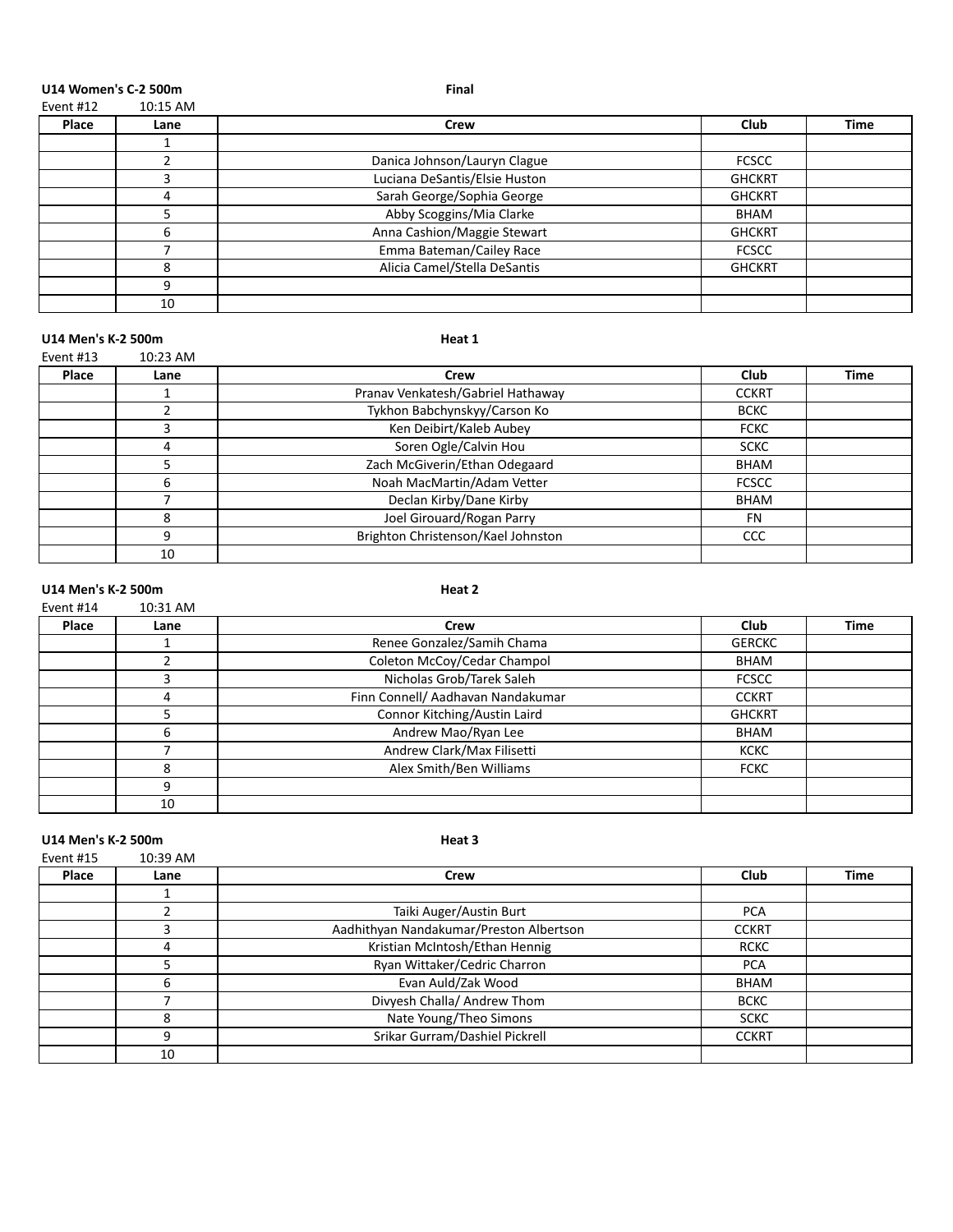U14 Men's K-2 500m and the state of the state of the state of the Heat 4

| Event #16 | 10:47 AM |  |
|-----------|----------|--|
|           |          |  |

| Place | Lane | Crew                            | Club          | <b>Time</b> |
|-------|------|---------------------------------|---------------|-------------|
|       |      | Yannick Morgans/Vimal Chauhan   | <b>FCSCC</b>  |             |
|       |      | Marko Radovic/Warren Jaff       | <b>FCSCC</b>  |             |
|       |      | Adam Benkhe/Aiden Lerch         | <b>GHCKRT</b> |             |
|       | Δ    | Gabriel Kelley/Benjamin Watters | <b>GHCKRT</b> |             |
|       |      | Owen Jennings/Einar Ogle        | <b>SCKC</b>   |             |
|       | 6    | Sam Fasullo/Jeffery Sun         | <b>FCKC</b>   |             |
|       |      | Thorben Schroeder/Ryan Yau      | <b>NCKC</b>   |             |
|       | 8    | Gannon Erickson/Kyle Peterson   | <b>GHCKRT</b> |             |
|       | q    | James McCann/Kaleb Parry        | <b>FN</b>     |             |
|       | 10   |                                 |               |             |

#### U12 Women's K-4 500m and the state of the state of the state of the state of the state of the state of the state of the state of the state of the state of the state of the state of the state of the state of the state of th

| Event #17 | 10:55 AM |
|-----------|----------|
|           |          |

| Place | Lane | Crew                                                        | Club         | <b>Time</b> |
|-------|------|-------------------------------------------------------------|--------------|-------------|
|       |      | Aurora Kahlert/?                                            | <b>RCKC</b>  |             |
|       |      | Matilda Lawson-Long/Kahlen Tsze/Leanna Morgans/Eliza Grob   | <b>FCSCC</b> |             |
|       |      | Pebbles Airth/Willa Macaleer/Emmalina Tsong/Greta Watson    | BHAM/SCKC    |             |
|       | 4    | Avalon Lawson-Long/Senika Velisek/Alexia Morgans/Narin Jaff | <b>FCSCC</b> |             |
|       |      | Ellie Scoggins/Sally Greenwood/Ella Berdinka/Lauren Wood    | BHAM         |             |
|       | 6    |                                                             |              |             |
|       |      |                                                             |              |             |
|       | 8    |                                                             |              |             |
|       | q    |                                                             |              |             |
|       | 10   |                                                             |              |             |

#### U12 Men's C-4 500m **Heat 1**

| Event #18 | $11:03$ AM |                                                                  |                   |      |
|-----------|------------|------------------------------------------------------------------|-------------------|------|
| Place     | Lane       | Crew                                                             | <b>Club</b>       | Time |
|           |            | Dane Kirby/Andrew Mao/Ryan Lee/Finn Connell                      | <b>BHAM/CCKRT</b> |      |
|           |            |                                                                  |                   |      |
|           |            | Harris Hunter/Douglas Hunter/Damian Hickey/Corben Hickey         | <b>KCKC</b>       |      |
|           | 4          |                                                                  |                   |      |
|           |            | Graeme McCuaig/Xander Thompson/Logan Velisek/Christopher Porter  | <b>FCSCC</b>      |      |
|           | 6          |                                                                  |                   |      |
|           |            | Dimiyti Strashenko/Owen Kan/Matteo Luzzolino/Carson Ko           | <b>BCKC</b>       |      |
|           | 8          |                                                                  |                   |      |
|           | q          | Tyler Billing/Hayden McCulloch/Lincoln Hall/Tyler Geisler        | <b>RCKC</b>       |      |
|           | 10         | Brennan McCarrier/Zeke Schoolcraft/Ellenora Tsong/Emmalina Tsong | <b>SCKC</b>       |      |

### U12 Men's C-4 500m **Heat 2**

| Event #19 | 11:11 AM |                                                                |              |      |
|-----------|----------|----------------------------------------------------------------|--------------|------|
| Place     | Lane     | Crew                                                           | Club         | Time |
|           |          | Anthony Drover/Zach Smith/Reid Purdy/Bishon Biln               | <b>FCKC</b>  |      |
|           |          |                                                                |              |      |
|           |          | Alexander Pelekh/Thomas Colhoun/Nehal Challa/Dennis Strashenko | <b>BCKC</b>  |      |
|           | 4        |                                                                |              |      |
|           |          | Aaron Larsen/James Stewart/Thomas Sun/Nathan Fasullo           | GHCKRT/FCKC  |      |
|           | 6        |                                                                |              |      |
|           |          | Dhruv Chauhan/Nathan Race/Sacha Katsikas/Tarek Saleh           | <b>FCSCC</b> |      |
|           | 8        |                                                                |              |      |
|           | q        | Lukas Goas/Roshan Mukunda/Liam Tyler/Jasper Race               | <b>FCSCC</b> |      |
|           | 10       |                                                                |              |      |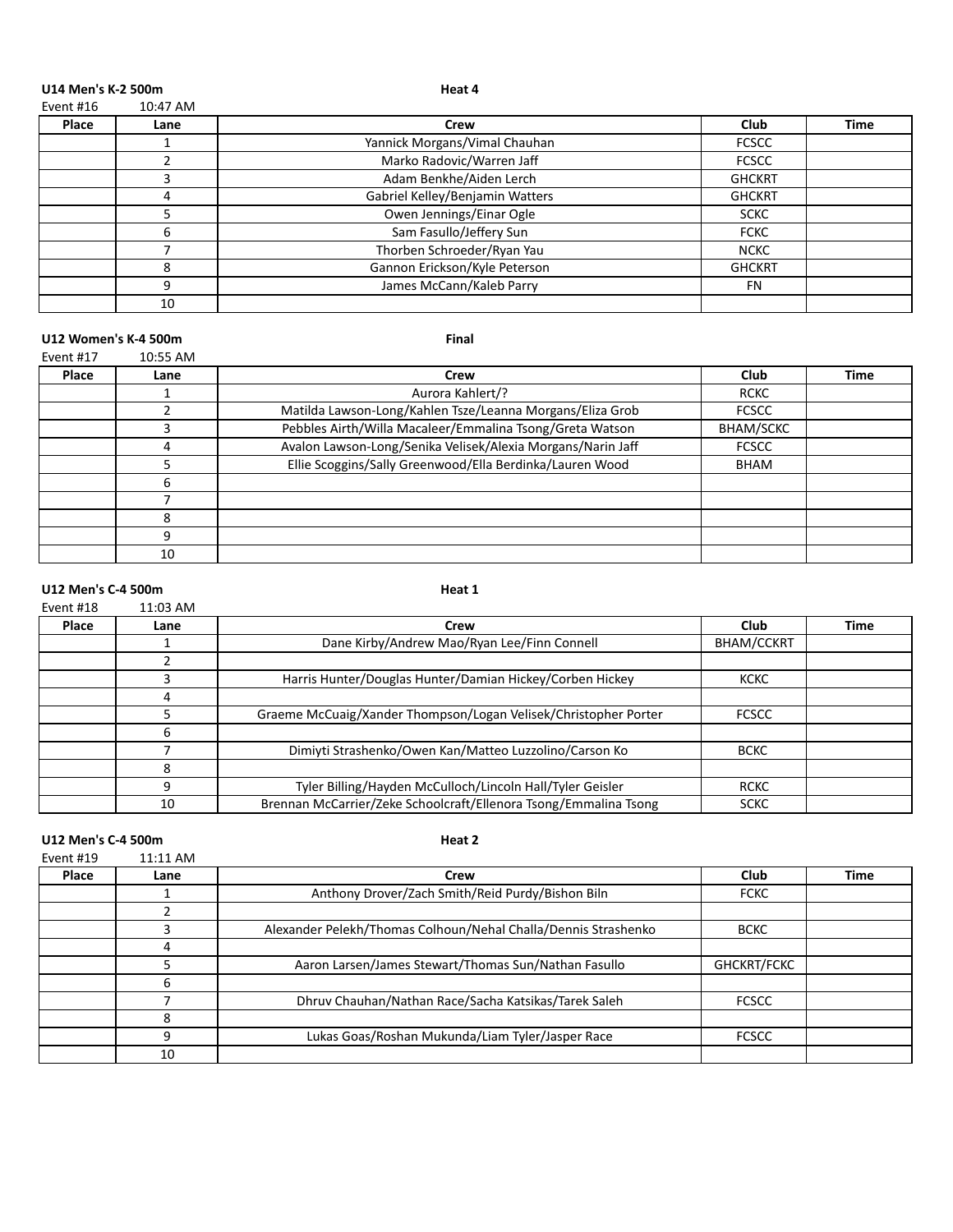**Novice Women's C-2 500m Final** 

| Event #20 | 11:19 AM |
|-----------|----------|
|           |          |

| Place | Lane | Crew                          | Club          | <b>Time</b> |
|-------|------|-------------------------------|---------------|-------------|
|       |      |                               |               |             |
|       |      | Moira Bader/Alexia Morgans    | <b>FCSCC</b>  |             |
|       |      | Sara Afrasiabi/Sophia George  | <b>GHCKRT</b> |             |
|       | 4    | Sofia Iregui/Aurora LaTellier | <b>GHCKRT</b> |             |
|       |      | Sara Pollard/Lauren Ko        | <b>BCKC</b>   |             |
|       |      | Alicia Camel/Sarah George     | <b>GHCKRT</b> |             |
|       |      | Aurora Kahlert/?              | RCKC/?        |             |
|       |      |                               |               |             |
|       | q    |                               |               |             |
|       | 10   |                               |               |             |

#### **Novice Men's K-2 500m Heat 1**

| Event #21 | 11:27 AM |                                |               |             |
|-----------|----------|--------------------------------|---------------|-------------|
| Place     | Lane     | Crew                           | Club          | <b>Time</b> |
|           |          | Joel Girouard/Rogan Parry      | <b>FN</b>     |             |
|           |          | Ben Hnatiuk/Evan Degannes      | <b>GERCKC</b> |             |
|           |          | Evan Auld/ Zak Wood            | BHAM          |             |
|           | 4        | Ethan Hennig/Kristian McIntosh | <b>RCKC</b>   |             |
|           |          | Miles Eitel/Whitaker Filbey    | <b>GHCKRT</b> |             |
|           | h        | Renee Gonzalez/Samih Chama     | <b>GERCKC</b> |             |
|           |          | Ryan Yau/Martin Marynowski     | <b>NCKC</b>   |             |
|           | 8        | Jackson Petrie/Ezra Weigelt    | <b>GHCKRT</b> |             |
|           | q        |                                |               |             |
|           | 10       |                                |               |             |

#### **Novice Men's K-2 500m Heat 2**

| Event #22 | 11:35 AM |                                   |               |             |
|-----------|----------|-----------------------------------|---------------|-------------|
| Place     | Lane     | Crew                              | Club          | <b>Time</b> |
|           |          | Wyatt Berne/Matthew Littell       | <b>SCKC</b>   |             |
|           |          | JT Twemlow/ Damian Hickey         | <b>KCKC</b>   |             |
|           |          | Declan Kirby/Cedar Champol        | BHAM          |             |
|           | 4        | Pranav Venkatesh/Gabriel Hathaway | <b>CCKRT</b>  |             |
|           |          | Gabriel Kelley/Aiden Lerch        | <b>GHCKRT</b> |             |
|           | 6        | Keenan Wolfe/Jasper Letwin        | <b>NCKC</b>   |             |
|           |          | Nate Neuls/ Ty Houston            | <b>KCKC</b>   |             |
|           | 8        | Charlie Toth/James McClelland     | <b>FCKC</b>   |             |
|           | q        |                                   |               |             |
|           | 10       |                                   |               |             |

**Novice Men's K-2 500m Heat 3** 

| Event #23 | 11:43 AM |                                    |               |             |
|-----------|----------|------------------------------------|---------------|-------------|
| Place     | Lane     | Crew                               | Club          | <b>Time</b> |
|           |          | Brighton Christenson/Kael Johnston | <b>CCC</b>    |             |
|           |          | Quintin Neuls/Andrew Clark         | <b>KCKC</b>   |             |
|           |          | Raymond Reck/Hudson Sabo           | <b>GHCKRT</b> |             |
|           | 4        | Sebastian Solomonson/Matt House    | <b>KCKC</b>   |             |
|           |          | Srikar Gurram/ Dashiel Pickrell    | <b>CCKRT</b>  |             |
|           | 6        | Liam Grover/Max Filisetti          | <b>KCKC</b>   |             |
|           |          | Christian Thomas/Connor Neil       | <b>GHCKRT</b> |             |
|           | 8        | Andrew Thom/Divyesh Challa         | <b>BCKC</b>   |             |
|           | q        |                                    |               |             |
|           | 10       |                                    |               |             |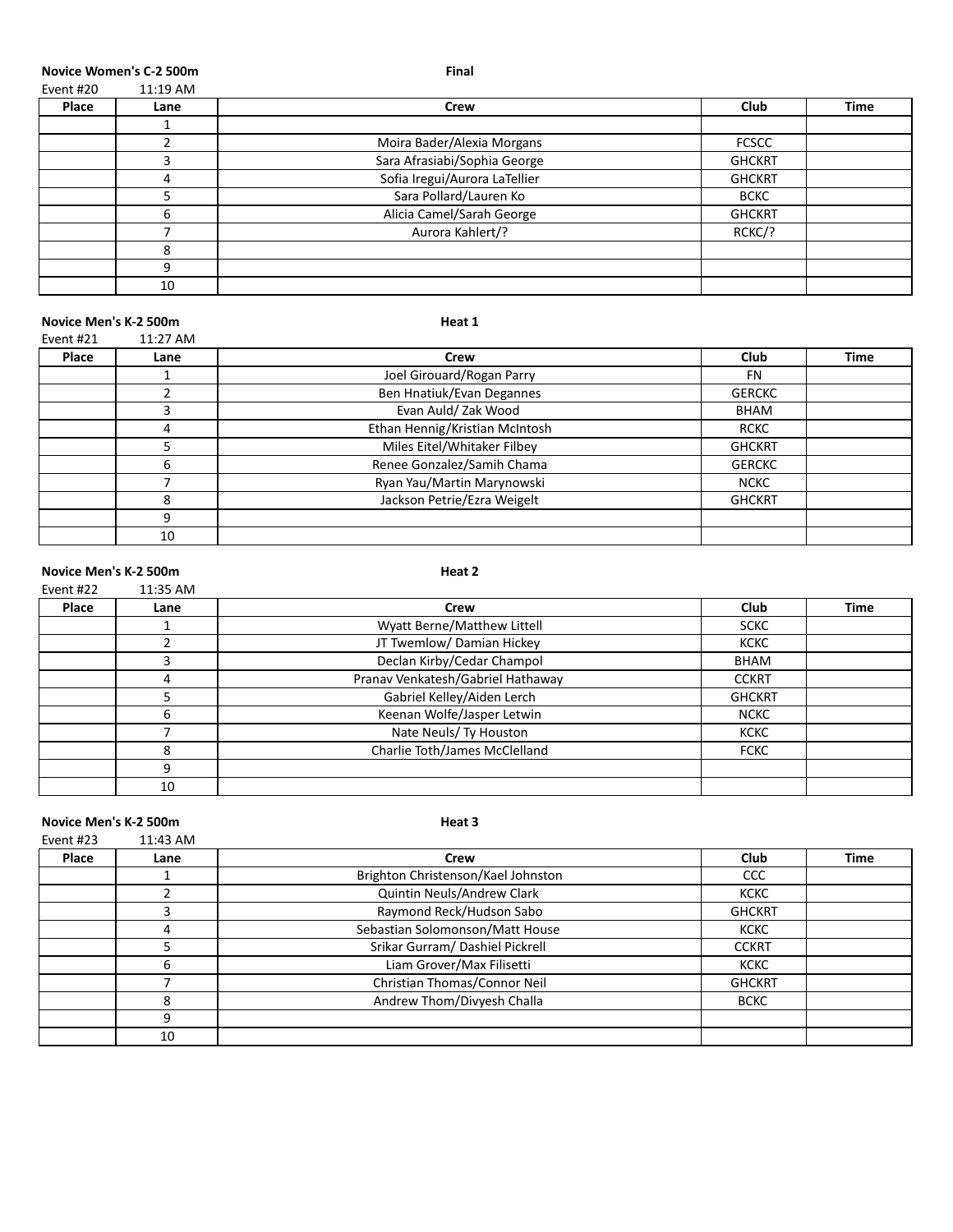**U11 Men's C-1 500m Final 1**<br>Final 1 **Final 1** 

| Event #24 | 11:51 AM |                       |               |             |
|-----------|----------|-----------------------|---------------|-------------|
| Place     | Lane     | Crew                  | Club          | <b>Time</b> |
|           |          | Alexander Pelekh      | <b>BCKC</b>   |             |
|           |          | Corben Hickey         | <b>KCKC</b>   |             |
|           |          | <b>Graeme McCuaig</b> | <b>FCSCC</b>  |             |
|           | 4        | Thomas Sun            | <b>GHCKRT</b> |             |
|           |          | Roshan Mukunda        | <b>FCSCC</b>  |             |
|           | h        | Nehal Challa          | <b>BCKC</b>   |             |
|           |          | Liam Tyler            | <b>FCSCC</b>  |             |
|           | Զ        | Nathan Fasullo        | <b>FCKC</b>   |             |
|           | 9        |                       |               |             |
|           | 10       |                       |               |             |

#### U11 Men's C-1 500m **Final 2**

| Event #25 | 11:59 AM |                 |              |             |
|-----------|----------|-----------------|--------------|-------------|
| Place     | Lane     | <b>Crew</b>     | Club         | <b>Time</b> |
|           |          | Lukas Goas      | <b>FCSCC</b> |             |
|           | C.       | Soren Ogle      | <b>SCKC</b>  |             |
|           | 3        | Thomas Colhoun  | <b>BCKC</b>  |             |
|           | 4        | Zach Smith      | <b>FCKC</b>  |             |
|           |          | Sacha Katsikas  | <b>FCSCC</b> |             |
|           | 6        | Nathan Race     | <b>FCSCC</b> |             |
|           |          | Xander Thompson | <b>FCSCC</b> |             |
|           | 8        |                 |              |             |
|           | 9        |                 |              |             |
|           | 10       |                 |              |             |
|           |          |                 |              |             |

# **Lunch**

#### U14 Women's K-4 500m

| Event #26 | 13:20 |                                                          |                  |      |
|-----------|-------|----------------------------------------------------------|------------------|------|
| Place     | Lane  | Crew                                                     | Club             | Time |
|           |       | Abigail Clark/Reagan Guajardo/Claire Lerch/Rory Ohr      | <b>GHCKRT</b>    |      |
|           |       | Abby Scoggins/Ellie Scoggins/Mia Clarke/Paili Airth      | BHAM             |      |
|           | Р     | Anabel Bedlan/Natalie Benkhe/Zoe Libner/Lana Weigelt     | <b>GHCKRT</b>    |      |
|           | 4     | Sasha Nefedov/Caterine Liu/Shany Lavie/Elena Pelekh      | <b>BCKC</b>      |      |
|           |       | Emma Bateman/Danica Johnson/Lauryn Clague/Cailey Race    | <b>FCSCC</b>     |      |
|           | 6     | Moyo Alabi/Jaime Pady/Holly Adams/?                      | NCKC/?           |      |
|           |       | Greta Watson/Sally Greenwood/Erica Mao/Mara Brogan       | <b>BHAM</b>      |      |
|           | 8     | Lucia Neuls/Elizabeth Clark/Mischa Grover/Juliet Twemlow | <b>KCKC</b>      |      |
|           | 9     | Emmalina Tsong/Ellenora Tsong/Lauren W/Ella B            | SCKC/BHAM        |      |
|           | 10    | Rue Charchun/Marin Lewis/Komal Gill/Sophie Drover        | lfn/ghckrt/fckcl |      |

#### U14 Men's C-2 500m **Heat 1**

| Event #27 | 13:28 |                                           |               |             |
|-----------|-------|-------------------------------------------|---------------|-------------|
| Place     | Lane  | Crew                                      | Club          | <b>Time</b> |
|           |       | Alex Smith/Jeffery Sun                    | <b>FCKC</b>   |             |
|           |       | Sam Fasullo/Ben Williams                  | <b>FCKC</b>   |             |
|           |       | Carson Ko/Andrew Thom                     | <b>BCKC</b>   |             |
|           | 4     | Weston Hester/Grant Huston                | <b>GHCKRT</b> |             |
|           |       | Kaleb Parry/James McCann                  | <b>FN</b>     |             |
|           | h     | Aadhithyan Nandakumar / Preston Albertson | <b>CCKRT</b>  |             |
|           |       | Noah MacMartin/Adam Vetter                | <b>FCSCC</b>  |             |
|           | 8     | Brighton Christenson/Kael Johnston        | <b>CCC</b>    |             |
|           | q     |                                           |               |             |
|           | 10    |                                           |               |             |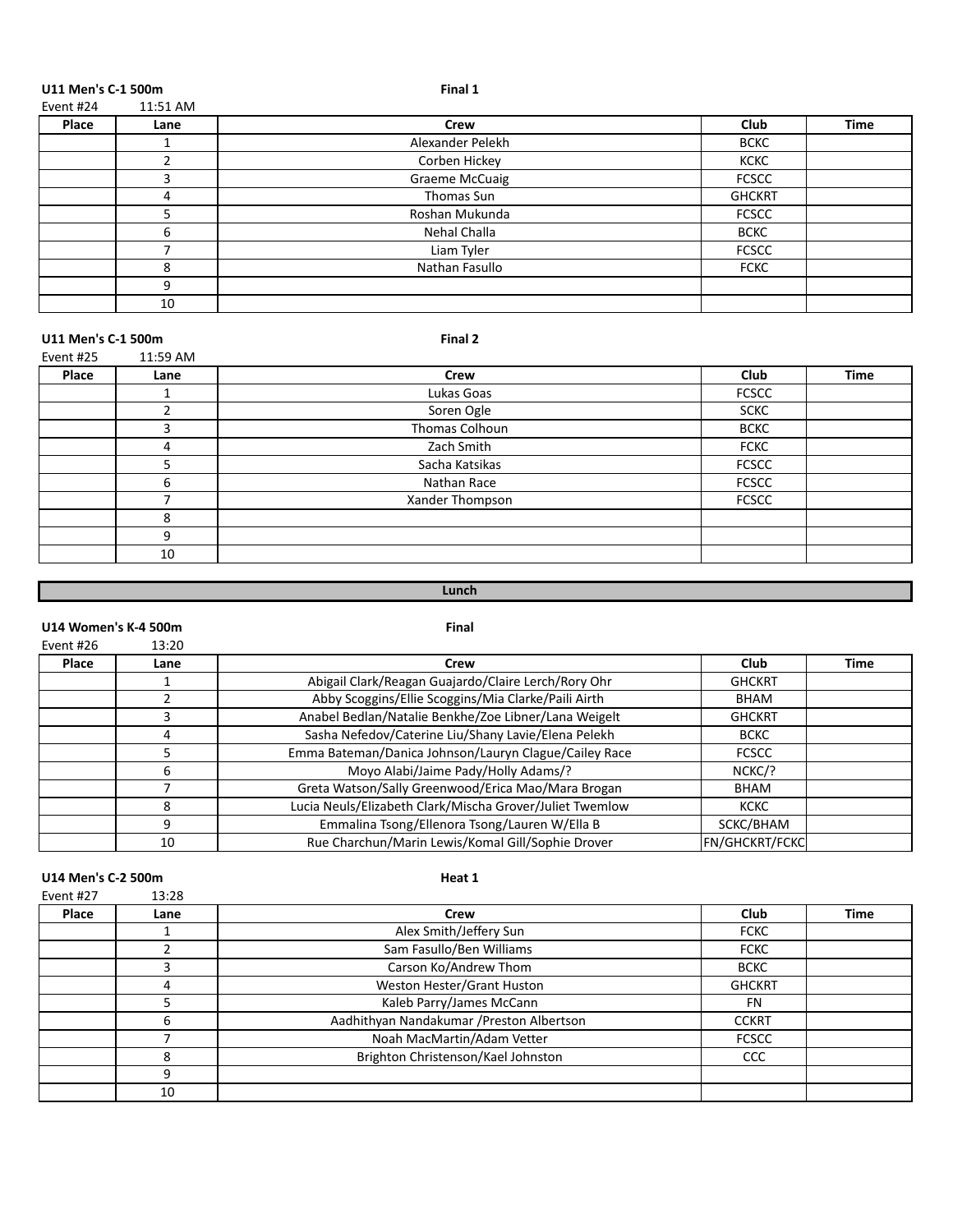U14 Men's C-2 500m **Heat 2** 

| าt #28<br>-- - |  |
|----------------|--|
|                |  |

| Place | Lane | Crew                           | Club          | <b>Time</b> |
|-------|------|--------------------------------|---------------|-------------|
|       |      | Kai Auger/Taiki Auger          | <b>PCA</b>    |             |
|       |      | Marko Radovic/Warren Jaff      | <b>FCSCC</b>  |             |
|       |      | Soren Ogle/Owen Jennings       | <b>SCKC</b>   |             |
|       | 4    | Ellis Adamson/Conner Peterson  | <b>GHCKRT</b> |             |
|       |      | Joshua Cashion/William Stewart | <b>GHCKRT</b> |             |
|       | 6    | Nate Young/Theo Simons         | <b>SCKC</b>   |             |
|       |      | Nicholas Grob/Vimal Chauhan    | <b>FCSCC</b>  |             |
|       | 8    |                                |               |             |
|       | ٩    |                                |               |             |
|       | 10   |                                |               |             |

#### **U11 Women's C-1 500m Final** Event #29 13:44

| ----------- | --⊶  |                       |               |             |
|-------------|------|-----------------------|---------------|-------------|
| Place       | Lane | Crew                  | <b>Club</b>   | <b>Time</b> |
|             |      | Aurora LaTellier      | <b>GHCKRT</b> |             |
|             |      | Anna Cashion          | <b>GHCKRT</b> |             |
|             |      | Elsie Huston          | <b>GHCKRT</b> |             |
|             | 4    | Matilda Lawson-Long   | <b>FCSCC</b>  |             |
|             |      | <b>Maggie Stewart</b> | <b>GHCKRT</b> |             |
|             | 6    | Sophia George         | <b>GHCKRT</b> |             |
|             |      | Kahlen Tsze           | <b>FCSCC</b>  |             |
|             | 8    | Sofia Iregui          | <b>GHCKRT</b> |             |
|             | q    | Eliza Grob            | <b>FCSCC</b>  |             |
|             | 10   | Luciana DeSantis      | <b>GHCKRT</b> |             |
|             |      |                       |               |             |

#### U12 Men's K-4 500m **Heat 1** Event #30 13:52

| Place | Lane | Crew                                                                 | <b>Club</b>           | <b>Time</b> |
|-------|------|----------------------------------------------------------------------|-----------------------|-------------|
|       |      | Dane Kirby/ Andrew Mao/ Ryan Lee/Kael Johnston                       | BHAM/CCC              |             |
|       |      | Alexander Pelekh/Thomas Colhoun/Dennis Strashenko/Dimiyti Strashenko | <b>BCKC</b>           |             |
|       |      | Owen Mitchell/Thorban Schroeder/Julian Eusanio/?                     | <b>NCKC</b>           |             |
|       | Д    | Connor Kitching/Kyle Peterson/Connor Neil/Benjamin Watters           | <b>GHCKRT</b>         |             |
|       |      | JT Twemlow/Nate Neuls/Corben Hickey/Mischa Grover                    | <b>KCKC</b>           |             |
|       |      | Dhruv Chauhan/Nathan Race/Sacha Katsikas/Tarek Saleh                 | <b>FCSCC</b>          |             |
|       |      | Alex Hendriks/Mason Parry/Christian Thomas/Zach Smith                | <b>FN/GHCKRT/FCKC</b> |             |
|       |      | Wallace Vermette/Anthony Drophy/Reid Purdy/Bishon Biln               | <b>FCKC</b>           |             |
|       | 9    |                                                                      |                       |             |
|       | 10   |                                                                      |                       |             |

#### U12 Men's K-4 500m Event #31 14:00

| Place | Lane | Crew                                                            | Club          | Time |
|-------|------|-----------------------------------------------------------------|---------------|------|
|       |      | Whitaker Filbey/Jackson Petrie/Hudson Sabo/Ezra Weigelt         | <b>GHCKRT</b> |      |
|       |      | Brennan McCarrier/Soren Ogle/Zeke Schoolcraft/Calvin Hou        | <b>SCKC</b>   |      |
|       |      | Samuel Edgerton/Tyler Geisler/Samuel Edgerton/Xander Mouland    | <b>RCKC</b>   |      |
|       |      | Adam Benkhe/Miles Eitel/Griffin Kitching/Raymond Reck           | <b>GHCKRT</b> |      |
|       |      | Harris H/ Douglas H/ Damian H/ Elizabeth Clark                  | <b>KCKC</b>   |      |
|       |      | Samih Chama/?/Ben Hnatiuk/Evan Degannes                         | <b>GERCKC</b> |      |
|       |      | Lukas Goas/Roshan Mukunda/Liam Tyler/Jasper Race                | <b>FCSCC</b>  |      |
|       |      | Graeme McCuaig/Xander Thompson/Logan Velisek/Christopher Porter | <b>FCSCC</b>  |      |
|       |      |                                                                 |               |      |
|       | 10   |                                                                 |               |      |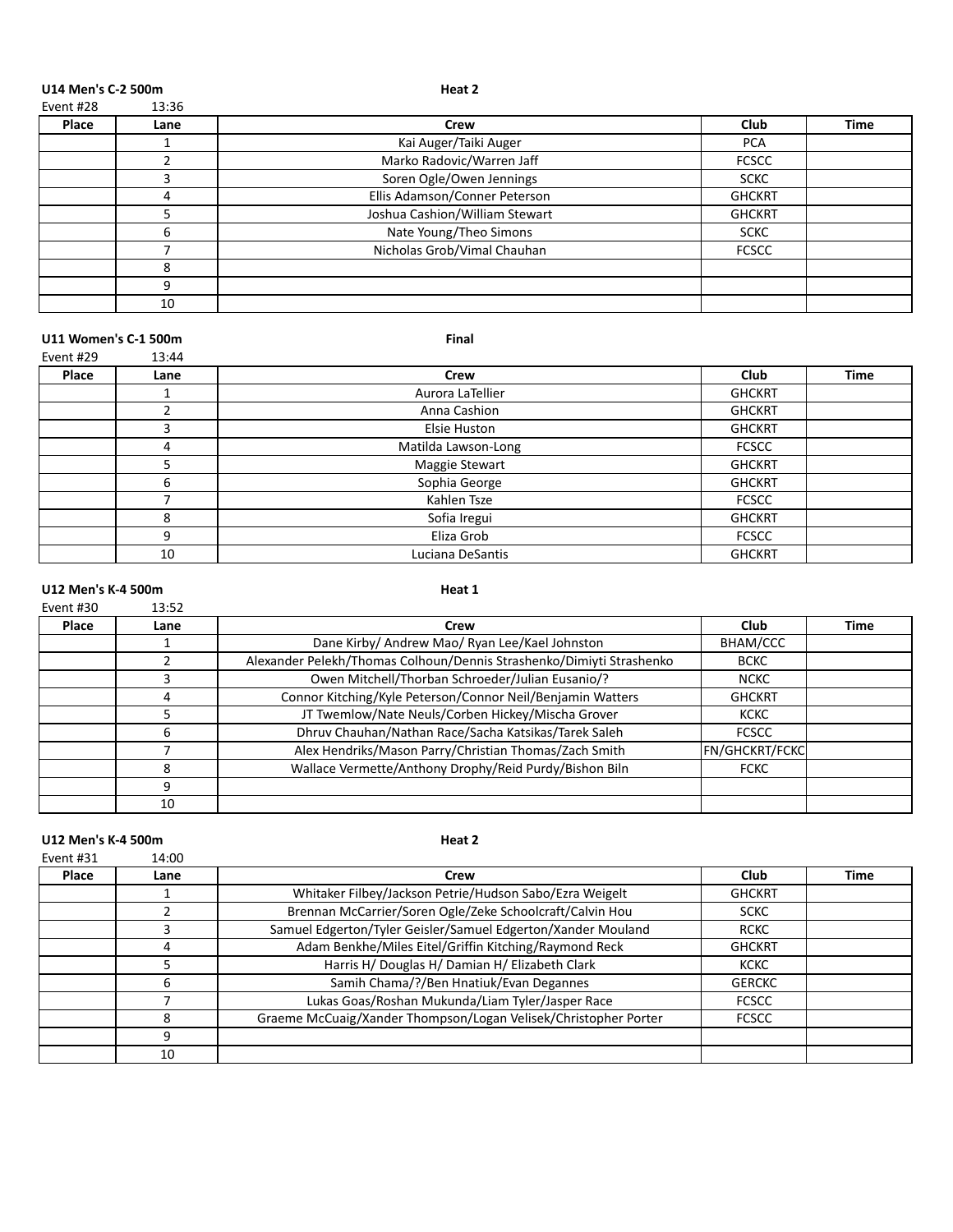#### **Novice Women's C-4 500m**

| Event #32 | 14:08 |                                                        |               |             |
|-----------|-------|--------------------------------------------------------|---------------|-------------|
| Place     | Lane  | Crew                                                   | Club          | <b>Time</b> |
|           |       | Moira Bader/Mia Clarke/Erica Mao/Mara Brogan           | FCSCC/BHAM    |             |
|           |       |                                                        |               |             |
|           |       | Catherine Liu/Harriet Mellingan/Sara Pollard/Lauren Ko | <b>BCKC</b>   |             |
|           | 4     |                                                        |               |             |
|           |       | Sara Afrasiabi/Alicia Camel/Sarah George/Sophia George | <b>GHCKRT</b> |             |
|           | 6     |                                                        |               |             |
|           |       |                                                        |               |             |
|           | я     |                                                        |               |             |
|           | q     |                                                        |               |             |

#### **Novice Men's C-2 500m Final**

| Event #33 | 14:16  |                                   |               |             |
|-----------|--------|-----------------------------------|---------------|-------------|
| Place     | Lane   | Crew                              | Club          | <b>Time</b> |
|           |        | Noah MacMartin/Adam Vetter        | <b>FCSCC</b>  |             |
|           |        | Joshua Cashion/William Stewart    | <b>GHCKRT</b> |             |
|           |        | Einar Ogle/Wyatt Berne            | <b>SCKC</b>   |             |
|           | 4      | James Stewart/Thomas Sun          | <b>GHCKRT</b> |             |
|           |        | Liam Grover/ Sebastian Solomonson | <b>KCKC</b>   |             |
|           | 6      | Warren Jaff/Marko Radovic         | <b>FCSCC</b>  |             |
|           |        | Charlie Toth/James McClelland     | <b>FCKC</b>   |             |
|           | o<br>^ |                                   |               |             |
|           |        |                                   |               |             |

#### U12 Women's K-2 500m **Heat 1**

| Event #34 | 14:24 |                                   |                    |             |
|-----------|-------|-----------------------------------|--------------------|-------------|
| Place     | Lane  | Crew                              | Club               | <b>Time</b> |
|           |       |                                   |                    |             |
|           |       | Avalon Lawson-Long/Alexia Morgans | <b>FCSCC</b>       |             |
|           |       | Sasha Nefedov/Elena Pelekh        | <b>BCKC</b>        |             |
|           | 4     | Emmalina Tsong/Ellenora Tsong     | <b>SCKC</b>        |             |
|           |       | Willa Macaleer/Pebbles Airth      | <b>BHAM</b>        |             |
|           | 6     | Greta Watson/Abigail Clark        | <b>BHAM/GHRCKT</b> |             |
|           |       | Leanna Morgans/Eliza Grob         | <b>FCSCC</b>       |             |
|           | 8     |                                   |                    |             |
|           | 9     |                                   |                    |             |
|           | 10    |                                   |                    |             |

U12 Women's K-2 500m **Heat 2** 

| Event #35 | 14:32 |                                 |              |             |
|-----------|-------|---------------------------------|--------------|-------------|
| Place     | Lane  | Crew                            | Club         | <b>Time</b> |
|           |       |                                 |              |             |
|           |       | Ella Berkinka/Lauren Wood       | <b>BHAM</b>  |             |
|           |       | Elizabeth Clark/ Mischa Grover  | <b>KCKC</b>  |             |
|           | 4     | Sally Greenwood/Ellie Scoggins  | BHAM         |             |
|           |       | Matilda Lawson-Long/Kahlen Tsze | <b>FCSCC</b> |             |
|           | 6     | Senika Velisek/Narin Jaff       | <b>FCSCC</b> |             |
|           |       | Emily Burt/Maxine Charron       | <b>PCA</b>   |             |
|           | 8     |                                 |              |             |
|           | 9     |                                 |              |             |
|           | 10    |                                 |              |             |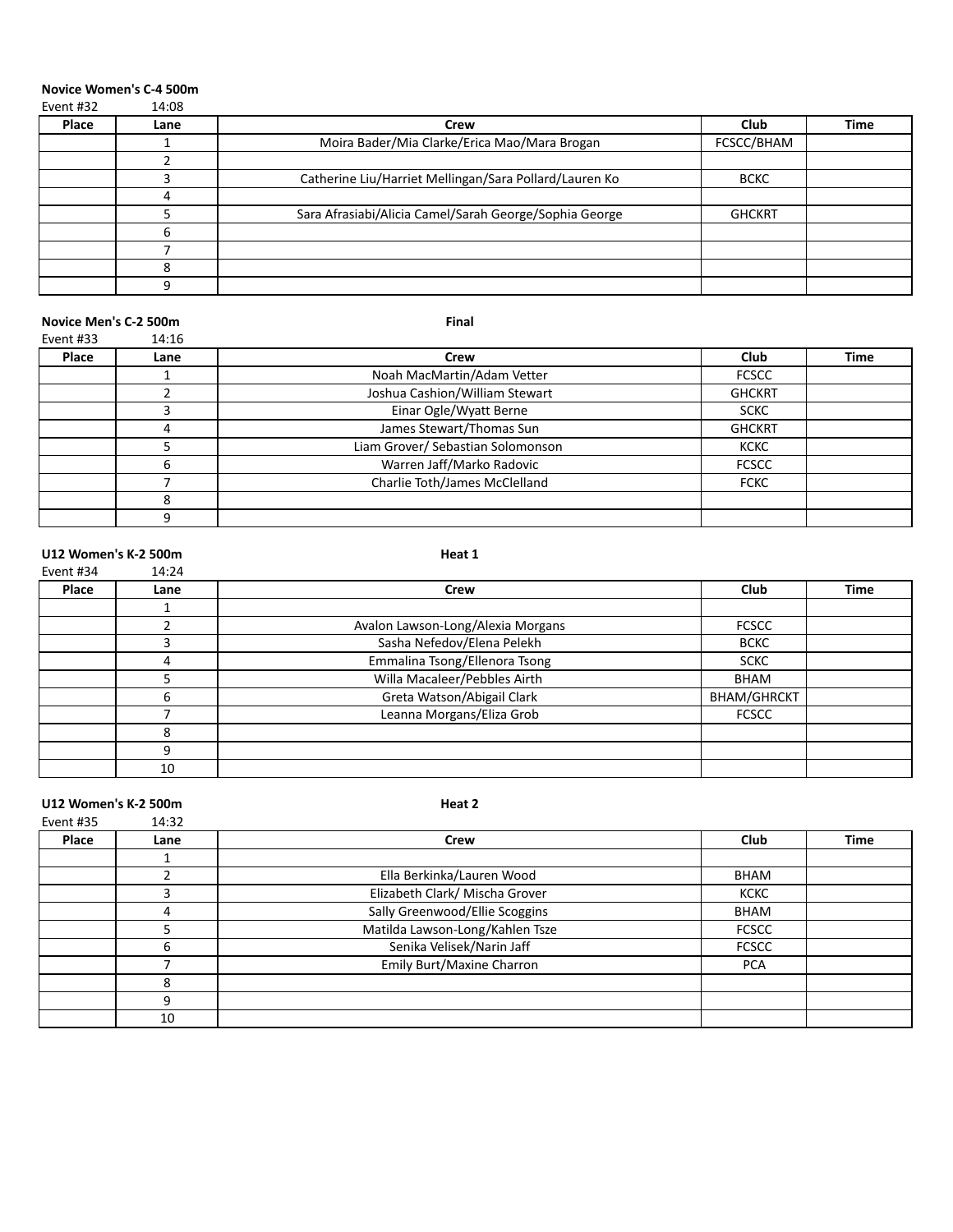#### U14 Men's C-4 500m **Final 1**

| 14:40<br>Event #36 |
|--------------------|
|--------------------|

| Place | Lane | Crew                                                                       | Club              | Time |
|-------|------|----------------------------------------------------------------------------|-------------------|------|
|       |      | Thomas Colhoun/Nehal Challa/Divyesh Challa/Andrew Thom                     | <b>BCKC</b>       |      |
|       |      | Aadhithyan Nandakumar/ Preston Albertsen/ Finn Connell/Aadhavan Nandakumar | <b>CCKRT</b>      |      |
|       |      | Zach McGiverin/Ethan Odegaard/Zak Wood/Coleton McCoy                       | <b>BHAM</b>       |      |
|       |      | Ryan Wittaker/Kai Auger/ Taiki Auger/Austin Burt                           | <b>PCA</b>        |      |
|       |      | Nate Young/Matthew Littell/Theo Simons/Owen Jennings                       | <b>SCKC</b>       |      |
|       | 6    | Logan Velisek/Christopher Porter/Vimal Chauhan/Warren Jaff                 | <b>FCSCC</b>      |      |
|       |      | Alex Smith/Sam Fasullo/Ben Williams/Jeffery Sun                            | <b>FCKC</b>       |      |
|       |      | Brighton Christenson/Kael Johnston/GERCK/GERCK                             | <b>CCC/GERCKC</b> |      |
|       | q    |                                                                            |                   |      |
|       | 10   |                                                                            |                   |      |

#### Final rankings will be calculated by time

#### U14 Men's C-4 500m **Final 2**

| Event #37 | 14:48 |                                                                |               |      |
|-----------|-------|----------------------------------------------------------------|---------------|------|
| Place     | Lane  | Crew                                                           | Club          | Time |
|           |       | James Stewart/Conner Peterson/Weston Hester/Joshua Cashion     | <b>GHCKRT</b> |      |
|           |       | Tyler Geisler/Tyler Billing/Kristian McIntosh/Hayden McCulloch | <b>RCKC</b>   |      |
|           |       | Brennan McCarrier/Soren Ogle/Zeke Schoolcraft/Calvin Hou       | <b>SCKC</b>   |      |
|           |       | Jasper Race/Nicholas Grob/Yannick Morgans/Tarek Saleh          | <b>FCSCC</b>  |      |
|           |       | Kaleb Parry/James McCann/Joel Girouard/Rogan Parry             | <b>FN</b>     |      |
|           | 6     | Ellis Adamson/Grant Huston/William Stewart/Thomas Sun          | <b>GHCKRT</b> |      |
|           |       | Marko Radovic/Noah MacMartin/Adam Vetter/Danylo Korsei         | <b>FCSCC</b>  |      |
|           | 8     |                                                                |               |      |
|           | q     |                                                                |               |      |
|           | 10    |                                                                |               |      |

## **Final rankings will be calculated by time**

### **Break**

#### **Novice Men's C-4 500m**

| Event #38 | 15:15 |                                                              |               |             |
|-----------|-------|--------------------------------------------------------------|---------------|-------------|
| Place     | Lane  | Crew                                                         | Club          | <b>Time</b> |
|           |       | Einar Ogle/Wyatt Berne/Nate Young/Theo Simons                | <b>SCKC</b>   |             |
|           |       |                                                              |               |             |
|           | っ     | Marko Radovic/Noah MacMartin/Adam Vetter/Warren Jaff         | <b>FCSCC</b>  |             |
|           | 4     |                                                              |               |             |
|           |       | Joshua Cashion/William Stewart/James Stewart/Aaron Larsen    | <b>GHCKRT</b> |             |
|           | 6     |                                                              |               |             |
|           |       | Tykhon Babchynskyy/Nehal Challa/Divyesh Challa/Andrew Thom   | <b>BCKC</b>   |             |
|           | 8     |                                                              |               |             |
|           | 9     | Liam Grover/Sebastian Solomonson/Max Filisetti/Kierra Willis | <b>KCKC</b>   |             |
|           | 10    |                                                              |               |             |

# **U12** Men's C-1 500m **Final 1**<br>Final 1  $\frac{15 \cdot 23}{2}$

| Event #39 | 15:23 |                    |               |             |
|-----------|-------|--------------------|---------------|-------------|
| Place     | Lane  | Crew               | Club          | <b>Time</b> |
|           |       | <b>Bishon Biln</b> | <b>FCKC</b>   |             |
|           |       | Sacha Katsikas     | <b>FCSCC</b>  |             |
|           |       | Liam Tyler         | <b>FCSCC</b>  |             |
|           | 4     | Hayden McCulloch   | <b>RCKC</b>   |             |
|           |       | Roshan Mukunda     | <b>FCSCC</b>  |             |
|           | 6     | Thomas Sun         | <b>GHCKRT</b> |             |
|           |       | Finn Connell       | <b>CCKRT</b>  |             |
|           | 8     | Xander Thompson    | <b>FCSCC</b>  |             |
|           | 9     | Christopher Porter | <b>FCSCC</b>  |             |
|           | 10    |                    |               |             |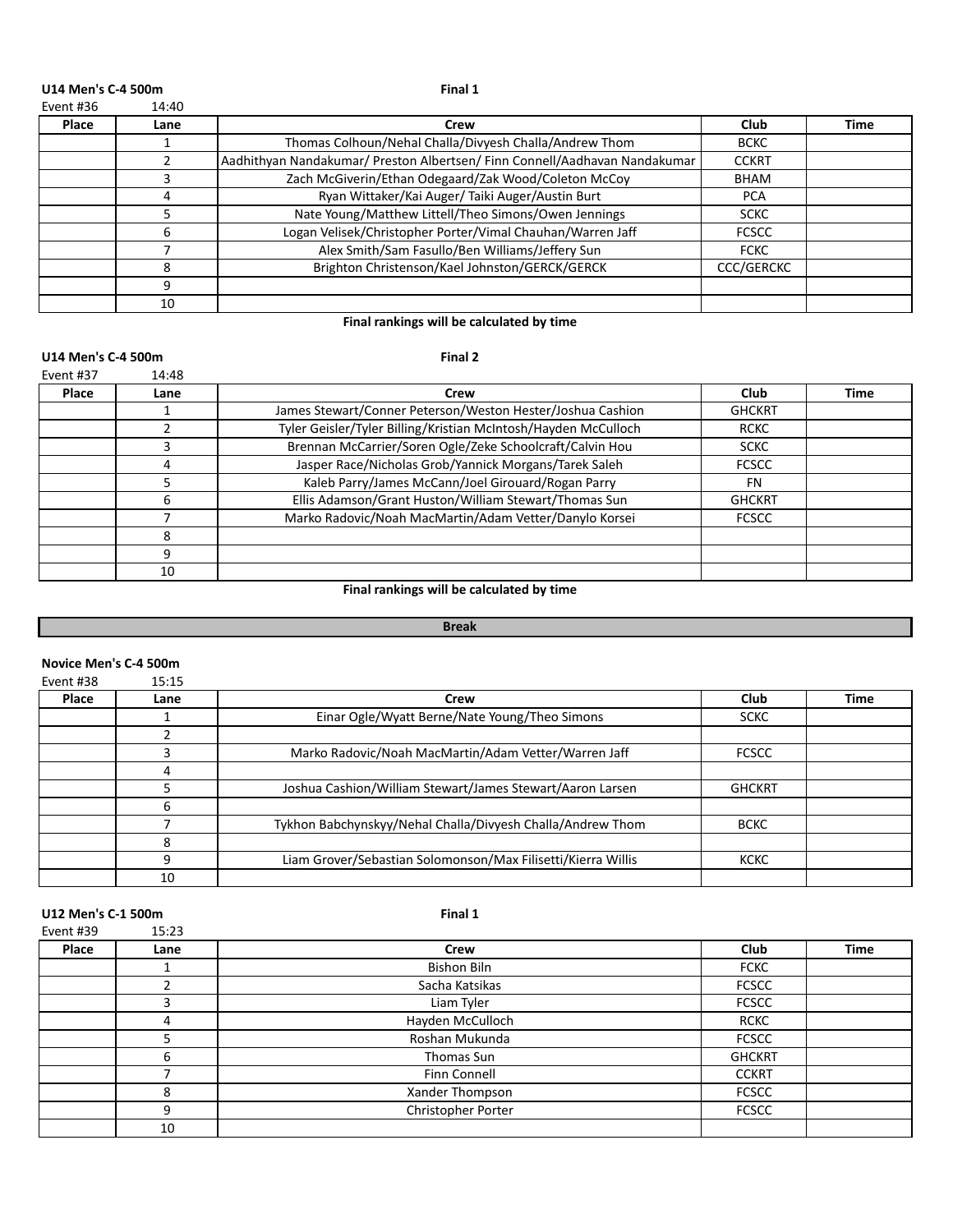**U12** Men's C-1 500m<br>Final 2<br>Final 2<br> $\frac{15 \cdot 21}{2}$ 

| Event #40 | 15:31 |                      |              |             |
|-----------|-------|----------------------|--------------|-------------|
| Place     | Lane  | <b>Crew</b>          | Club         | <b>Time</b> |
|           |       | Harris Hunter        | <b>KCKC</b>  |             |
|           |       | Jasper Race          | <b>FCSCC</b> |             |
|           |       | <b>Tyler Billing</b> | <b>RCKC</b>  |             |
|           | 4     | Reid Purdy           | <b>FCKC</b>  |             |
|           |       | Nate Neuls           | <b>KCKC</b>  |             |
|           | 6     | Douglas Hunter       | <b>KCKC</b>  |             |
|           |       | Alexander Pelekh     | <b>BCKC</b>  |             |
|           | 8     | JT Twemlow           | <b>KCKC</b>  |             |
|           | q     |                      |              |             |
|           | 10    |                      |              |             |

#### U12 Men's C-1 500m **Final 3**

| Event #41 | 15:39 |                       |               |             |
|-----------|-------|-----------------------|---------------|-------------|
| Place     | Lane  | Crew                  | Club          | <b>Time</b> |
|           |       | Aaron Larsen          | <b>GHCKRT</b> |             |
|           |       | Tarek Saleh           | <b>FCSCC</b>  |             |
|           |       | <b>Graeme McCuaig</b> | <b>FCSCC</b>  |             |
|           | 4     | Nehal Challa          | <b>BCKC</b>   |             |
|           |       | James Stewart         | <b>GHCKRT</b> |             |
|           | b     | Tyler Geisler         | <b>RCKC</b>   |             |
|           |       | Logan Velisek         | <b>FCSCC</b>  |             |
|           | 8     | Thomas Calhoun        | <b>BCKC</b>   |             |
|           | 9     |                       |               |             |

#### **Novice Women's K-4 500m Final**

#### Event #42 15:47 **Place Lane Crew Club Time** 1 Alexia Morgans/Moira Bader/Rachel Santos/Sophie Drover FCSCC/FCKC 2 Anabel Bedlan/Natalie Benkhe/Alicia Camel/Claire Lerch GHCKRT 3 Moyo Alabi/Jaime Pady/Holly Adams/? NCKC/? 4 Harriet Mellingan/Sara Pollard/Lauren Ko/Hader Lavie BCKC **Erica Mao/Mia Clarke/Mara Brogan/Paili** Airth BHAM 6 Kierra Willis/Lucia Neuls/Elizabeth Clark/Mischa Grover KCKC 7 Lauryn Clague/Cailey Race/Danica Johnson/Emma Bateman | FCSCC

**U12 Women's C-2 500m Final**<br>Event #43 **15:55 Final** 

| Event #43 | 15:55 |                                        |               |             |
|-----------|-------|----------------------------------------|---------------|-------------|
| Place     | Lane  | Crew                                   | <b>Club</b>   | <b>Time</b> |
|           |       | Kahlen Tsze/Eliza Grob                 | <b>FCSCC</b>  |             |
|           |       | Elsie Huston/Luciana DeSantis          | <b>GHCKRT</b> |             |
|           |       | Sophia George/Aurora LaTellier         | <b>GHCKRT</b> |             |
|           | 4     | Senika Velisek/Narin Jaff              | <b>FCSCC</b>  |             |
|           |       | Avalon Lawson-Long/Matilda Lawson-Long | <b>FCSCC</b>  |             |
|           | 6     | Anna Cashion/Maggie Stewart            | <b>GHCKRT</b> |             |
|           |       | ?/Sofia Iregui                         | ?/GHRCKT      |             |
|           | 8     | <b>Emily Burt/Maxine Charron</b>       | <b>PCA</b>    |             |
|           | 9     |                                        |               |             |
|           | 10    |                                        |               |             |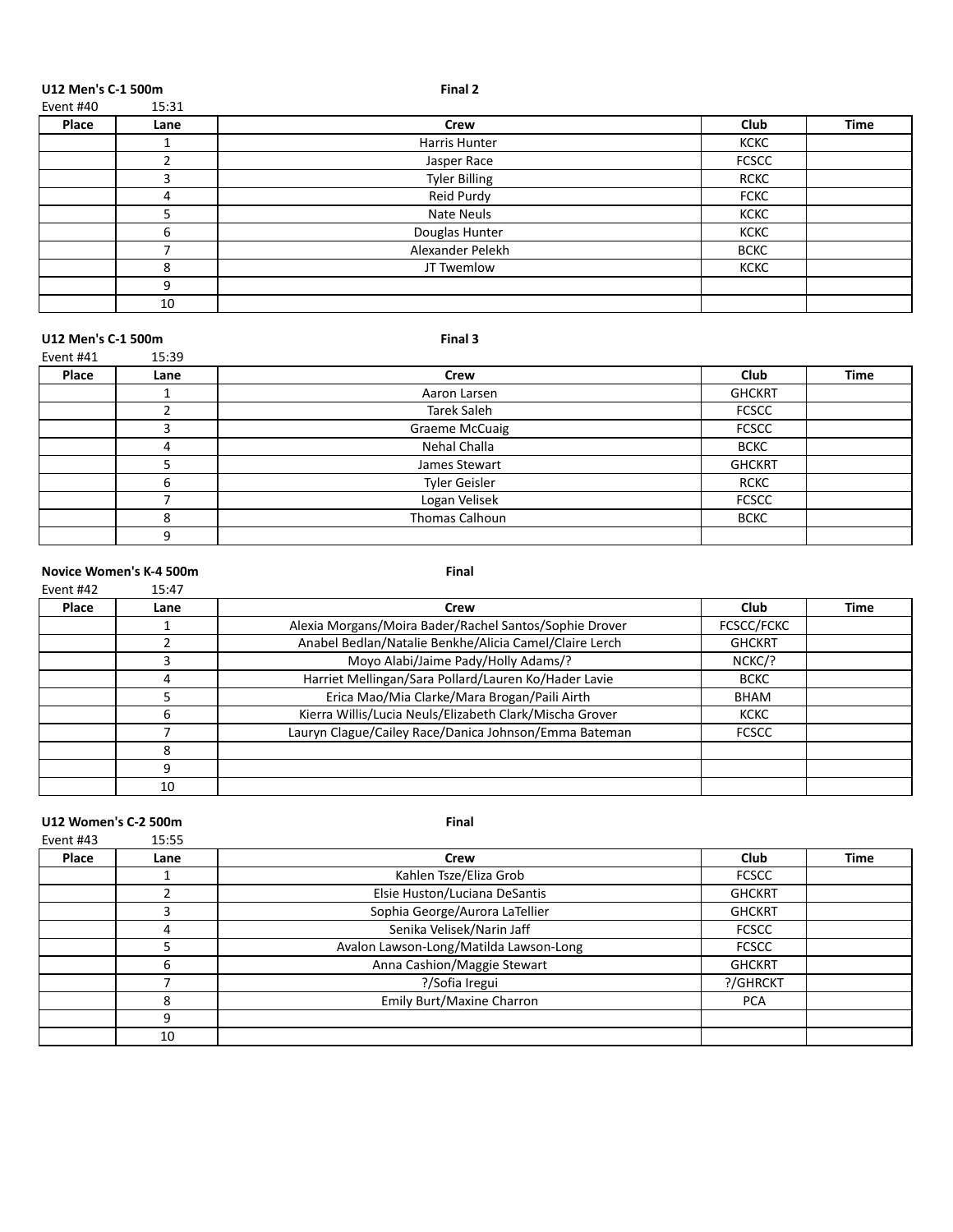U12 Men's K-2 500m **Heat 1** 

| Event #44 | 16:03 |
|-----------|-------|
|           |       |

| Place | Lane | Crew                          | Club               | <b>Time</b> |
|-------|------|-------------------------------|--------------------|-------------|
|       |      | Whitaker Filbey/Hudson Sabo   | <b>GHCKRT</b>      |             |
|       |      | Miles Eitel/?                 | <b>GHCKRT/NCKC</b> |             |
|       |      | Anthony Drover/Nathan Fasullo | <b>FCKC</b>        |             |
|       |      | Kyle Peterson/Connor Kitching | <b>GHCKRT</b>      |             |
|       |      | Wallace Vermette/Zach Smith   | <b>FCKC</b>        |             |
|       | h    | JT Twemlow/ Nate Neuls        | <b>KCKC</b>        |             |
|       |      | Dhruv Chauhan/Nathan Race     | <b>FCSCC</b>       |             |
|       | 8    | Jackson Petrie/Raymond Reck   | <b>GHCKRT</b>      |             |
|       |      | Calvin Hu/Emmalina Tsong      | <b>SCKC</b>        |             |
|       | 10   | Harris Hunter/ Douglas Hunter | <b>KCKC</b>        |             |

#### U12 Men's K-2 500m and the state of the state of the state of the state of the state of the state of the state of the state of the state of the state of the state of the state of the state of the state of the state of the Event #45 16:11

| Place | Lane | Crew                                | Club          | <b>Time</b> |
|-------|------|-------------------------------------|---------------|-------------|
|       |      | Soren Ogle/Ellenora Tsong           | <b>SCKC</b>   |             |
|       |      | Graeme McCuaig/Christopher Porter   | <b>FCSCC</b>  |             |
|       |      | Lincoln Hall/Hayden McCulloch       | <b>RCKC</b>   |             |
|       | Δ    | Damian Hickey/ Corben Hickey        | <b>KCKC</b>   |             |
|       |      | Lukas Goas/Roshan Mukunda           | <b>FCSCC</b>  |             |
|       | 6    | Jasper Race/Liam Tyler              | <b>FCSCC</b>  |             |
|       |      | Alexander Pelekh/ Dennis Strashenko | <b>BCKC</b>   |             |
|       | 8    | Ben Hnatiuk/Evan Degannes           | <b>GERCKC</b> |             |
|       | 9    | Dane Kirby/Kael Johnston            | BHAM/CCC      |             |
|       | 10   |                                     |               |             |

#### U12 Men's K-2 500m and the state of the state of the state of the state of the state of the state of the state of the state of the state of the state of the state of the state of the state of the state of the state of the

| Event #46 | 16:19 |                                    |               |      |
|-----------|-------|------------------------------------|---------------|------|
| Place     | Lane  | Crew                               | Club          | Time |
|           |       | Christian Thomas/Ezra Weigelt      | <b>GHCKRT</b> |      |
|           |       | Xander Mouland/Tyler Billing       | <b>RCKC</b>   |      |
|           | 3     | Connor Neil/Benjamin Watters       | <b>GHCKRT</b> |      |
|           | 4     | Nehal Challa / Dimiyti Strashenko  | <b>BCKC</b>   |      |
|           | 5     | Brennan McCarrier/Zeke Schoolcraft | <b>SCKC</b>   |      |
|           | 6     | Julian Eusanio/Samih Chama         | NCKC/GERCKC   |      |
|           |       | Adam Benkhe/Griffin Kitching       | <b>GHCKRT</b> |      |
|           | 8     | Finn Connell/Aadhavan Nandakumar   | <b>CCKRT</b>  |      |
|           | 9     |                                    |               |      |
|           | 10    |                                    |               |      |

U12 Men's K-2 500m **Heat 4** 

| Event #47 | 16:27 |                                 |              |             |
|-----------|-------|---------------------------------|--------------|-------------|
| Place     | Lane  | Crew                            | Club         | <b>Time</b> |
|           |       | Alex Hendriks/Mason Parry       | <b>FN</b>    |             |
|           |       | Samuel Edgerton/Tyler Geisler   | <b>RCKC</b>  |             |
|           |       | Andrew Mao/Ryan Lee             | <b>BHAM</b>  |             |
|           | 4     | Reid Purdy/Bishon Biln          | <b>FCKC</b>  |             |
|           |       | Sacha Katsikas/Tarek Saleh      | <b>FCSCC</b> |             |
|           | h     | Xander Thompson/Logan Velisek   | <b>FCSCC</b> |             |
|           |       | Thomas Calhoun/Carson Ko        | <b>BCKC</b>  |             |
|           | 8     | Owen Mitchell/Thorban Schroeder | <b>NCKC</b>  |             |
|           | q     | Ty Houston/Juliet Twemlow       | <b>KCKC</b>  |             |
|           | 10    |                                 |              |             |